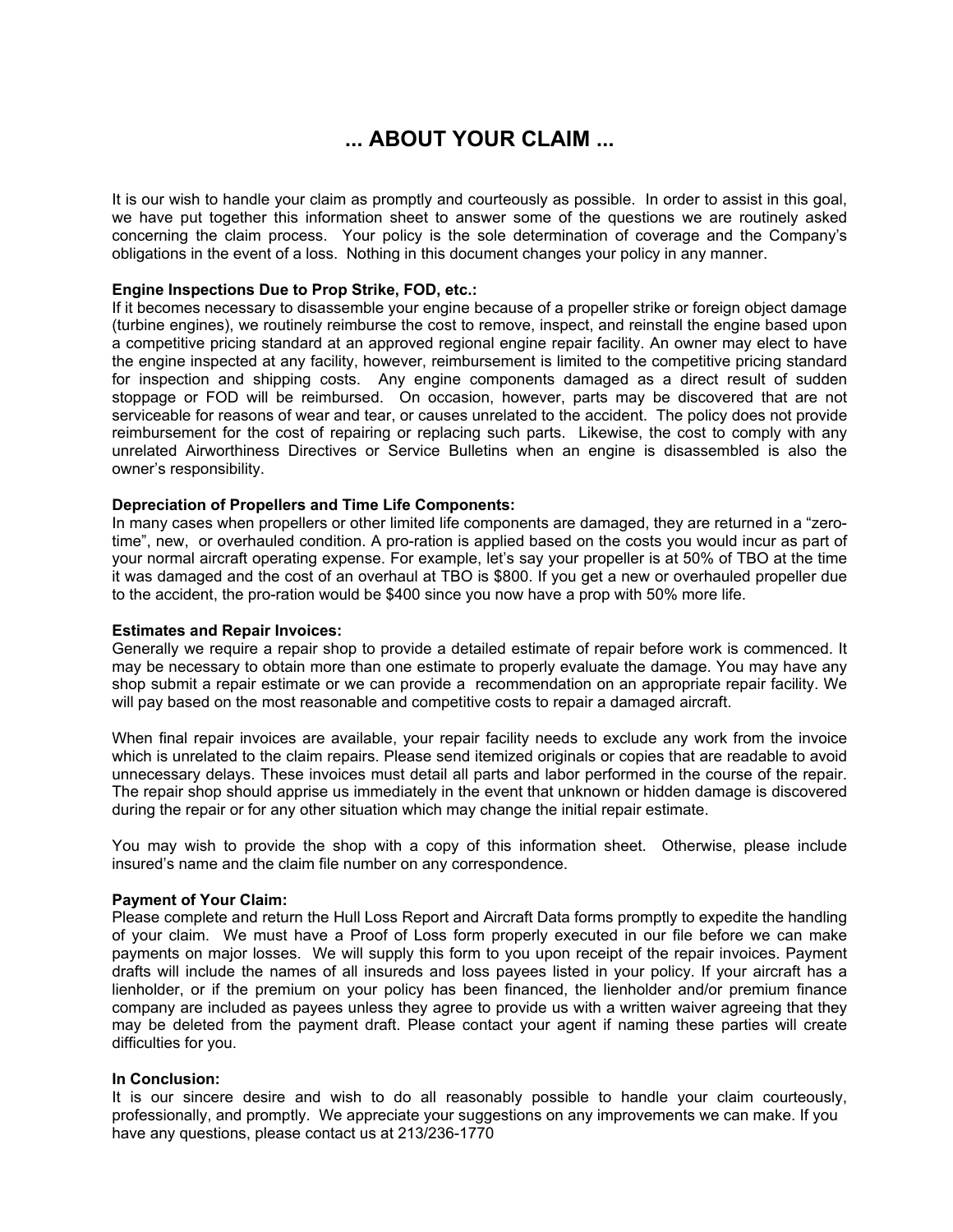## **HULL LOSS REPORT**

| Complete at once and return to U.S. Aviation Underwriters, Inc., 550 South Hope Street, Ste 710, Los Angeles, CA 90071             |                |                                                      |                                              |                                                |                                                                                          |                    |                                                                            |                                 |                |  |  |  |
|------------------------------------------------------------------------------------------------------------------------------------|----------------|------------------------------------------------------|----------------------------------------------|------------------------------------------------|------------------------------------------------------------------------------------------|--------------------|----------------------------------------------------------------------------|---------------------------------|----------------|--|--|--|
| Address<br>_ Tele. No.______________________________                                                                               |                |                                                      |                                              |                                                |                                                                                          |                    |                                                                            |                                 |                |  |  |  |
| <b>AIRCRAFT:</b>                                                                                                                   |                |                                                      |                                              |                                                |                                                                                          |                    |                                                                            |                                 |                |  |  |  |
| FAA LICENSE NO.                                                                                                                    | MANUFACTURER   | <b>MODEL</b>                                         | SERIAL NO.                                   | <b>YEAR</b>                                    | TIME                                                                                     | <b>ENGINE MAKE</b> |                                                                            |                                 | TIME $(L & R)$ |  |  |  |
| PILOT:<br>Address                                                                                                                  |                |                                                      |                                              |                                                | <b>DOB</b>                                                                               |                    | <u> 1989 - Johann John Stone, market fan de Amerikaanske kommunister (</u> |                                 |                |  |  |  |
| PILOT CERTIFICATE                                                                                                                  |                |                                                      |                                              | PILOT RATINGS                                  |                                                                                          |                    |                                                                            | AERONAUTICAL EXPERIENCE (Hours) |                |  |  |  |
| <b>FAA CERTIF-</b><br><b>ICATE</b><br>NO.<br>Airline Transport<br>Student<br>Flight Instructor<br>Private                          |                | Airplane<br>Rotorcraft<br>Glider<br>ΙI<br>Instrument |                                              | Single Engine<br>Multi-Engine<br>□ Sea<br>Land | Pilot Time in This<br>Make and Model<br><b>Instrument Pilot Time</b><br>Night Pilot Time |                    | Last 90 Days                                                               |                                 | Total          |  |  |  |
| Lighter-Than-Air<br>Commercial                                                                                                     |                | Type Rating:                                         |                                              |                                                | <b>Total Pilot Time</b>                                                                  |                    |                                                                            |                                 |                |  |  |  |
| Medical Certif. - Class $\Box$ $\Box$ $\Box$ $\Box$ $\Box$ $\Box$                                                                  |                | Date Issued:                                         |                                              |                                                | Certif. Limitations:                                                                     |                    |                                                                            |                                 |                |  |  |  |
| VFR:<br>Day $\Box$<br>Night $\square$<br>IFR:<br>Night $\Box$<br>Day $\Box$<br>$X$ -Country $\Box$<br>Local<br>Other<br>(Describe) |                | Pleasure                                             | Private:<br>Instruction Dual                 | Business  <br>Solo                             | Scheduled $\Box$<br>Instruction Dual $\Box$                                              |                    | Commercial:                                                                | Charter $\Box$<br>Solo          |                |  |  |  |
| <b>WEATHER CONDITIONS:</b><br><b>Ceiling Communication</b><br>Clear $\Box$ Cloudy $\Box$<br>DATE AND LOCATION OF ACCIDENT:         | Rain $\square$ | Snow $\square$                                       | Visibility Wind Direction<br>Sleet $\square$ | Hail $\Box$                                    | Fog: Light $\Box$                                                                        | Wind Velocity      | Heavy $\Box$                                                               |                                 |                |  |  |  |
| Exact Location of Accident                                                                                                         |                |                                                      |                                              |                                                |                                                                                          |                    | State <b>State</b>                                                         |                                 |                |  |  |  |
| Description of Damage                                                                                                              |                |                                                      |                                              |                                                |                                                                                          |                    |                                                                            |                                 |                |  |  |  |
|                                                                                                                                    |                |                                                      |                                              |                                                |                                                                                          |                    |                                                                            |                                 |                |  |  |  |
| STATEMENT: (Describe accident in detail-Use reverse side if additional space is needed)                                            |                |                                                      |                                              |                                                |                                                                                          |                    |                                                                            |                                 |                |  |  |  |
|                                                                                                                                    |                |                                                      |                                              |                                                |                                                                                          |                    |                                                                            |                                 |                |  |  |  |
|                                                                                                                                    |                |                                                      |                                              |                                                |                                                                                          |                    |                                                                            |                                 |                |  |  |  |
|                                                                                                                                    |                |                                                      | Signature _                                  |                                                |                                                                                          |                    |                                                                            |                                 |                |  |  |  |

HULLLOSS.DOT / REV. 1/22/98 **ON REVERSE SIDE sketch diagram outlining Terrain and Course of Plane Prior To and at time of accident**